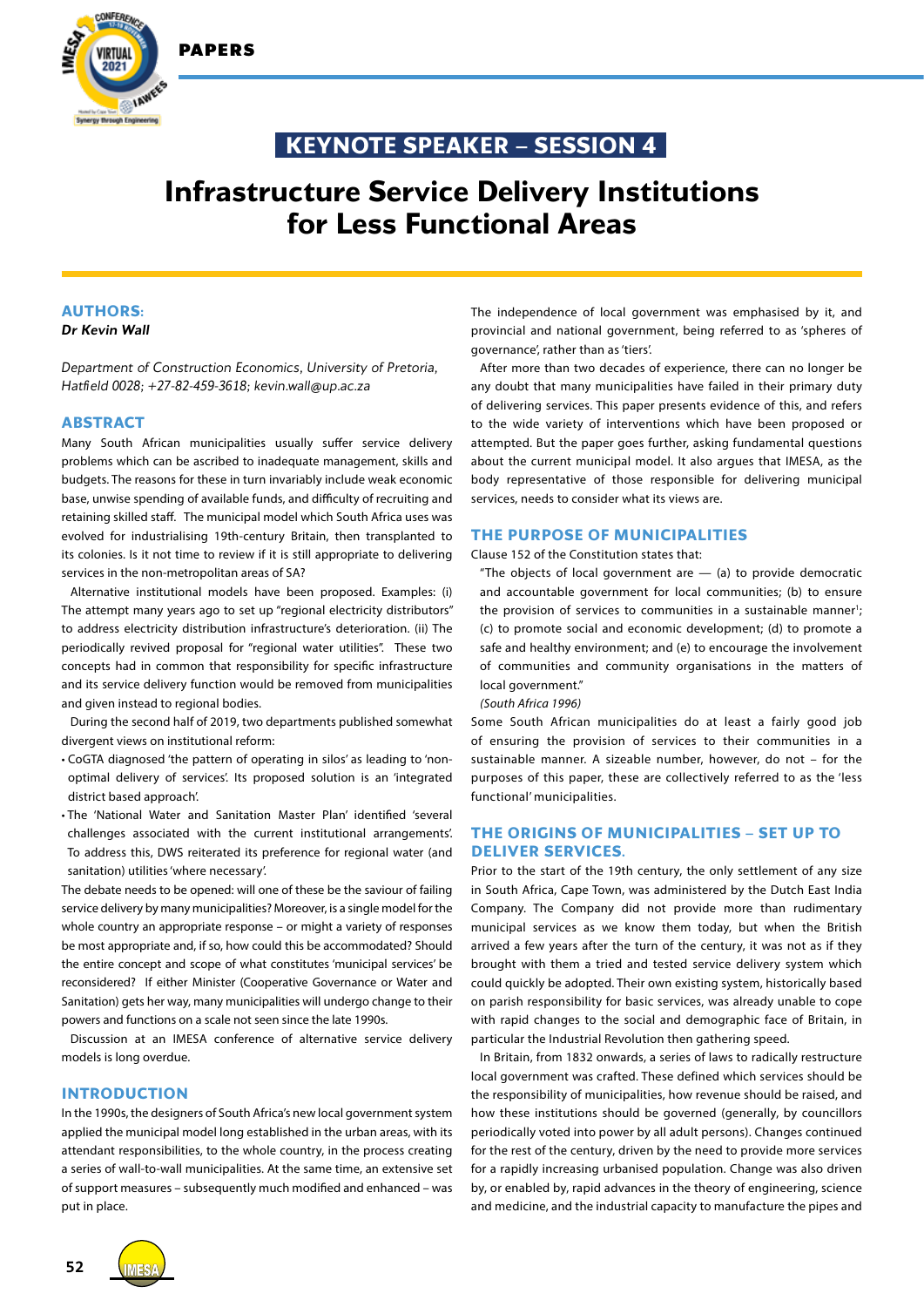3S Media **3S Media**

pumps and the engineering works for service delivery, of types and on a scale not seen before. At the same time, rising educational standards and rising democracy levels, requiring a quantum jump in how local service delivery (with unprecedented representation of the users would be implemented), had to be thought about.

Cape Town, then the only South African urban centre of any consequence, became a municipality along the latest British lines in 1840. Its powers, and those of the municipalities subsequently created, were initially very limited, but evolved over more than a century in step with those in Britain, until the stage was reached that municipal government in both countries enjoyed a wide, albeit by no means identical, range of service delivery responsibilities.<sup>2</sup>

The current local model is, more or less, single or two-tier local government throughout South Africa, with each tier responsible for specific services, and governed by locally-elected council members. Revenue is raised from within the area of jurisdiction, supplemented by operating subsidies from national government. Capital funding is similarly raised from a mixture of local sources and national transfers.

Is it time to ask: how well is this model delivering the required services and, if not, why not?

## **THE PERFORMANCE OF LOCAL GOVERNMENT: A BRIEF OVERVIEW**

It can't be said that many South African municipalities have, by and large, performed well at delivering the services expected of them in terms of the Constitution. A sample – just a sample – of indicators of this include: • Service delivery protests (e.g. as measured by Municipal IQ).3

- The findings of the 'report cards' prepared by the South African Institution of Civil Engineering (SAICE) on the condition of public sector
- infrastructure.4 • The 'strategic overviews of the water sector' produced each year by the Department of Water and Sanitation (DWS).<sup>5,6</sup>
- The litigation, occasioned by repeated service delivery failure, brought by citizens or business groups against individual municipalities.<sup>7</sup>

The financial state of many municipalities is a cause of the greatest concern. For example, as the Deputy Minister of Finance recently expressed it:

'There are ….163 municipalities in financial distress and 108 municipalities that have passed an unfunded budget in 2020/21 financial year, Masondo said.' (Staff Writer 2021)

But the most recent, and the most comprehensive, assessment of the state of South Africa's local government, and the consequences for service delivery, was that which appeared just as this paper was being finalised: the Auditor General's annual report on municipalities in terms of the Municipal Finance Management Act (MFMA).

'Audit results under the outgoing administration have demonstrated little sign of improvement and we have observed the deteriorating state of local government. When it took over, the administration inherited 33 clean audits. Unfortunately, it is now regressed to only 27 clean audits'. (AG Media release, page 1)

'Moreover, it is not surprising that citizens experienced poor service delivery from municipalities if less than a quarter of them could provide us with quality performance reports to audit' (Media release page 4).

The Auditor General gloomily observed that recommendations made in the past, e.g. 'effecting consequences for accountability failures', 'investing in preventative controls', and 'using our reports briefings and engagements to identify key areas that need attention', have largely been ignored or have been ineffectual (Media release page 2).

Most deplorable, she pointed out that: 'the most jarring revelations concern the impact of service delivery failures upon the most vulnerable of our citizens – the poor.' (Media release, page 7). Which is a conclusion reached some years before by SAICE which, in the 2011 report card stated that 'the quality and reliability of basic infrastructure serving the majority of our citizens is poor and, in many places, getting worse' (2011, page 5).

None of this comes as any surprise, as some of the same municipalities have for a decade or more been identified as problematic. Media reports or court judgements name the same issues year after year. Each year, too, promises are made as to how improvements will be affected – very seldom can this improvement be observed.

## **WHERE DO WE STAND?**

A perusal of the literature indicates that the biggest contributors to municipal service delivery failure are (in random order):

1. financial: the municipality overspends;

2. skills shortfall;

3. leadership is wanting.

A fourth possibility is that the current municipal model is simply no longer able to perform the service delivery functions expected of a municipality in South Africa.

#### **1.**

'Overspend' by definition is in terms of a funded and balanced budget – which, as the Deputy Minister of Finance has pointed out above, municipalities do not necessarily start the year with. Then income might not be raised where it could be. Or the municipality overspends on providing services or on overheads, or both.

The Auditor General reports year after year describe many areas where the funding available to municipalities can be spent to better effect. The reports on each municipality outline recommended improvement, which would sometimes save tens of millions of rand. Much of this is related to more appropriate purchasing or hiring choices, and also to supply chain management to obtain better value for money, and taking life-cycle costing into account when making capital purchases. But much of it is also related to money wasted in various other ways, particularly wasteful or even corrupt spending.

The reports also identify areas where opportunities to raise revenue – even where a municipality had the right to raise revenue, but did not – have been forgone.

That said, the weak state of much of the economy, weakened still further by the arrival of COVID-19 and the effect of the lockdowns, has undoubtedly hit municipal finances hard, as businesses and householders have found it increasingly difficult to pay what they owe municipalities.

## **2.**

SAICE has consistently identified that insufficient skills – and systems (as for example systems for collection and analysis of performance data, and systems for identifying the long-term least-cost alternatives when initiating capital improvements) have hampered the operation and maintenance of infrastructure, and directly led to the deterioration of its condition. The same point – about low skills – has made by others, including SALGA and the Auditor General. For years, the solution has been sought in 'capacity building', but recently, and justifiably, scepticism has grown as to the efficacy of this capacity building.<sup>8</sup>

Provision for the outsourcing of selected services has long been on the statute book. The injudicious use of this has, however, attracted heavy

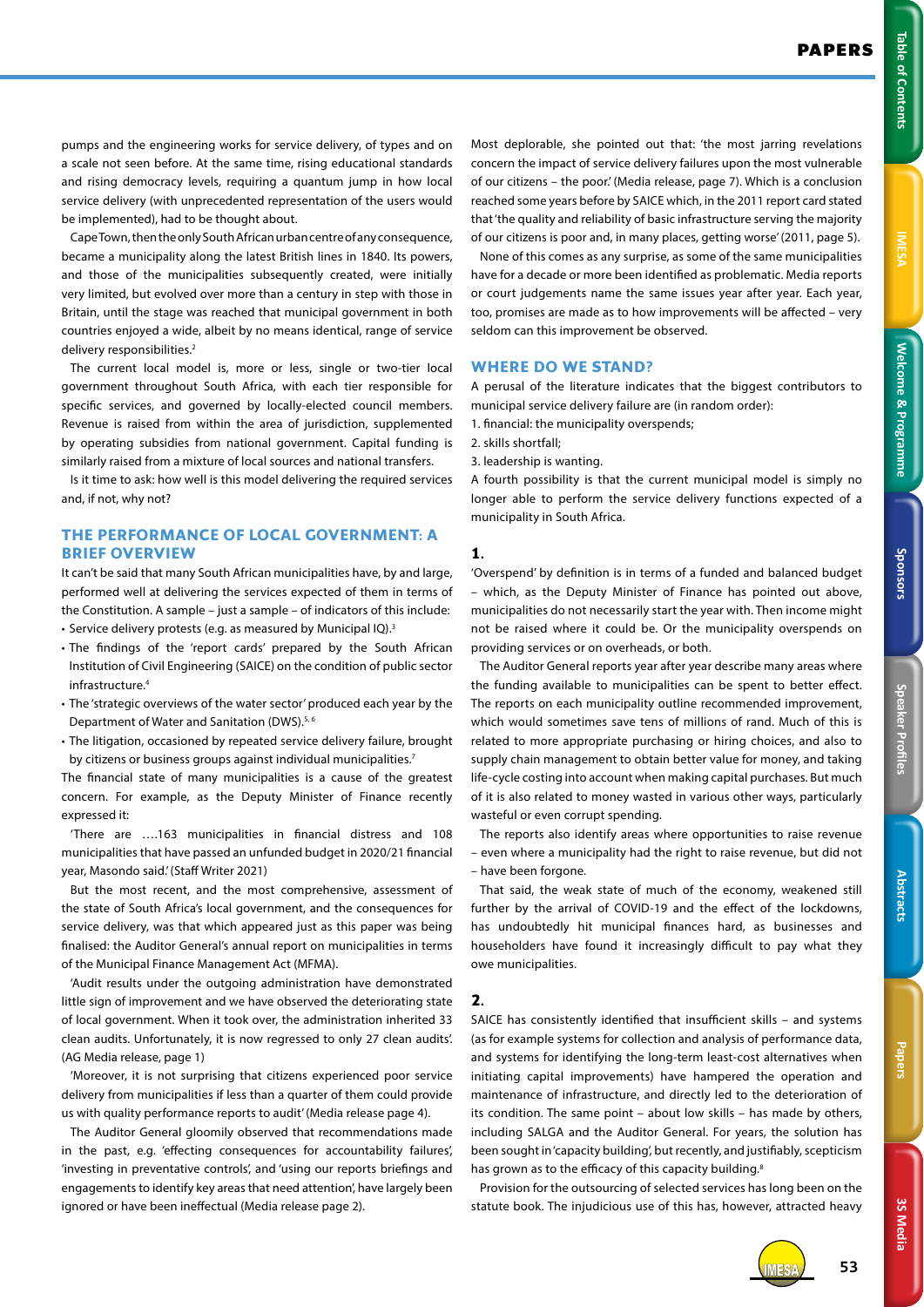

criticism: e.g. from the Auditor General, commenting, not for the first time, on the widespread but apparently ineffective use of consultants to prepare the financial statements (Auditor General 2021a;3).

Apart from 'capacity building', ways in which skills shortfall can sustainably be addressed are seldom explored to any effect, despite the difficulties which lack of capacity presents to many municipalities. For example, the smaller more remote municipalities would be unlikely to be places where staff with the required, often post-school, qualifications would ordinarily reside – or would even be willing to live for months at a time. Another aspect is the reported unwillingness of many competent staff to join the staff of municipalities because of their perception that municipal employ is too politicised.<sup>9</sup> Ways must, and surely can, be found where it can be arranged that the low-level skills in the small remote towns are complemented by higher-level skills located elsewhere, rather than a search for these skills being confined to the municipality where the skills are needed. For example, it is worth investigating if the framework procurement contract concept, designed with infrastructure purchases in mind, can be adapted and extended to assist municipalities with other duties.

That obtaining skills from outside can be undermined, unless carefully designed and managed, is shown by the response to the use of consultants, reported above, to assist the municipal staff with preparation of financial statements.

Continuity of service can underpin the improvement of staff performance, as individual staff members over the years gain more and more understanding of the municipality for which they work.<sup>10</sup> 'Jobhopping' is, however, all too prevalent.

#### **3.**

Poor leadership at underperforming municipalities is widely reported – not least by the Auditor General – as a prime suspect for the 'less functionality' of these municipalities. 'Poor' is variously defined, including leadership being unethical and corrupt, lacking accountability, and less than competent. While this applies to all levels of leadership in the municipality, for good reason – because it is the top leadership which has the greatest effect on the futures of a municipality – the heaviest criticism can be made of the political leadership and the level of the municipal manager.

One does not necessarily expect the leadership of a municipality to always be collegial, but the rivalries – inter-personal, inter-party and even intra-party – reported by the media almost daily can only be harmful to service delivery, as councillors attempt to influence service delivery decisions for sectarian gain or their own political gain rather than in the interests of all the citizens.

#### **AUDITOR GENERAL 2019/2020 – AND RESPONSES**

On the day that this paper was due to be completed and sent to the conference organisers – also the last day of the 2020/2021 municipal financial year – the Auditor General released her report on the local government audit outcomes for the 2019/2020 financial year. This prompted a flood of commentary, including a formal response from SALGA.

The Auditor General report, while an authoritative and most valuable snapshot of the status of municipal finances, reveals nothing unexpected, much of it deplorable, as in previous years. No fault can be found with its proposals for reform and the SALGA list of 'what must be

done' – together with many of the proposals in the commentaries, this year and on previous occasions (more or less the same lists that appear each year). But it must be asked: why is there little progress?

For example, SALGA advocates that: 'Councils must employ competent people and take appropriate steps where officials fail to carry out their responsibilities'. Then again, 'Mayors and Speakers must hold the administration accountable and act decisively to implement consequence management'.

The ratepaying public hears year after year of the need for municipalities to employ only competent people. But it is rare to hear of a senior official being ousted for incompetence.

## **MODIFYING THE MUNICIPAL SERVICE DELIVERY MODEL**

As mooted above, a fourth possibility is that the current municipal model is no longer able to perform the service delivery functions expected of a municipality in South Africa, and needs modification. Alternatively, that some municipal service delivery functions would be better performed by other institutions.

The municipal model for service delivery which South Africa uses was evolved for industrialising 19th-century Britain, then transplanted to its colonies. Is it not time to review if it is still appropriate to delivering services in the non-metropolitan areas here?

The possibility of significant institutional change, to improve municipal service delivery, was touched on above. Would some form of institutional change be an appropriate response? Not across the board, surely, because not all municipalities can be described as 'less functional'. Which suggests that it is possibly not the model at fault, but the way it so often operates.

Again, the Minister of Finance:

'We can't speak of economic recovery and prosperity when municipalities, as agents responsible for helping government achieve these objectives, find themselves in a perpetual crisis.

'… decisive action is needed to restore the integrity of the municipal sector.'

*(Ministry of Finance 2021, pages 11 and 12.)*

What is this 'decisive action'? He does not say.

We now consider, firstly, ad hoc, on a small scale, bypassing the municipal model. And then some proposals

already made for a larger-scale, more nation-wide, move of specific services to alternative institutions.

## **AD HOC BYPASSING OF THE MUNICIPAL MODEL**

Consider the possibility of ad hoc arrangements to accommodate a particular need – arrangements suitable for a particular municipality over a particular period of time. For example, that, to assist with skills deficiencies, a section of responsibility is outsourced for, say, five years.

As noted above, how well this would work would depend on the contract between the municipality and the organisation outsourced to, and how well this is managed on both sides.

There are limited precedents for management contracts in South Africa. Some of them, e.g. to stiffen the water and sanitation department leadership at a municipality (e.g. Johannesburg), have been for a fixed period with gradual handover of responsibilities until the end of the contract. It has been reported these have generally been a success. However they have only been put in place in municipalities, already well capacitated, that needed new strategic direction and innovative methods.

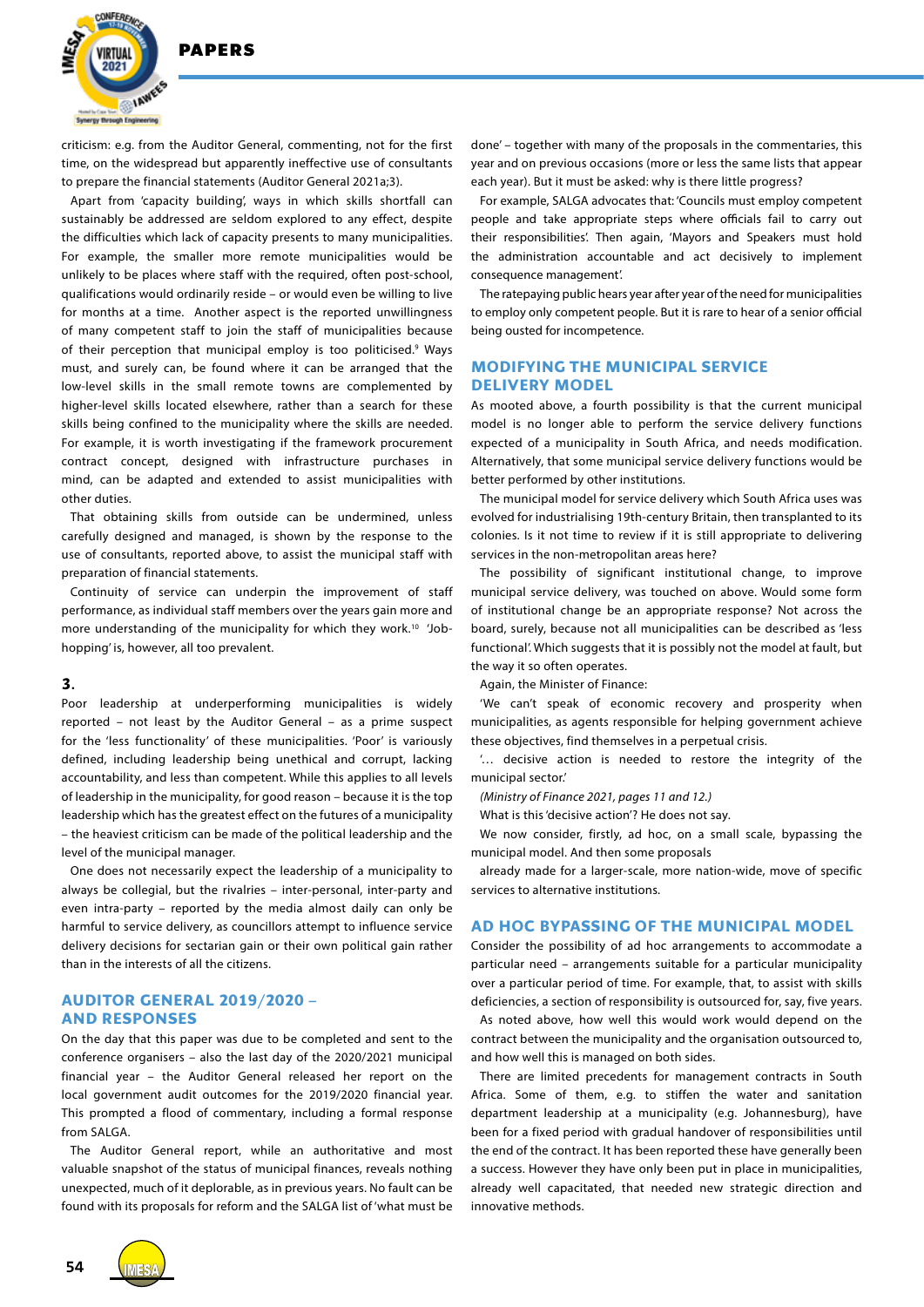**3S Media**

3S Media

A number of other contracts, such as the framework procurement contract, and the multi-year series of social franchising model contracts for outsourcing infrastructure operation and maintenance, all, to the author's knowledge, in water and sanitation, have been successful. But the total number of these remains low. Why this is so is unknown, but a strong possibility is that the municipalities concerned have been reluctant to let go of responsibilities. Moreover, once appointed, some contractors find their municipalities unable to pay in full and on time, so the contractors themselves walk away.

There have been many programmes for the private sector to second qualified staff, especially technical and financial staff, to municipalities, some of them of several years duration. These also have had varied success, for different reasons, including that the seconded staff report that they are not accepted, and their work is not valued.

Nonetheless it is evident that a number of measures – not a full package, by any means – are currently available to assist municipalities with their service delivery tasks. But these are not as fully utilised as they could be.

Interest in local place-and-time-specific initiatives has risen during the last 12 months, where communities, or entities (e.g. Gift of the Givers), on a variety of bases, have intervened, specifically in the water and sanitation sector. Those with long memories will recall that, three decades ago, there were many functioning community-based water and sanitation schemes successfully operating, particularly in the former homelands. Once the initial capital cost of infrastructure had been covered, often with donor funding, these were generally financially self-sustaining. Post-1994, however, these were 'blocked because the priority was to establish municipalities that would be responsible for service provision' (Muller 2021: 1). Nonetheless, Section 51 of the 1997 Water Services Act remains on the statute books, allowing communities in smaller towns and rural areas to establish local water committees to take responsibility for their own water supply and sanitation services, and it would seem that the courts appear increasingly willing to brush aside objections that dysfunctional municipalities might have. However for such committees to be viable they would have to get access to that portion of equitable share funding intended for these same services (Ibid, pages 2-5).

A SAICE platform during June 2021 aired some of the related debate, and it became evident that ways do exist, difficult they might be, for a variety of community-based initiatives. For a small financially sound local group to take the lead would be a big asset.

Two further options could go some way to addressing the concerns of local businesses which pay their municipalities for water and/ or electricity, intending that these funds be paid to Eskom and/or a water board, only for the municipality to retain the money and, as a consequence, for the utility to cut supplies. In June, a court ordered the Maluti a Phogung municipality to hand over for five years its revenue stream for electricity distribution. In May 2021 Sakeliga approached the courts for support of the establishment of so-called 'special masters' – such as independent auditors – to take control of water and electricity payments. Ratepayers and users of the services would then see their service tariff payments forwarded to the providers of the services, and not retained by the municipalities (Sakeliga 2021).

## **ALREADY TABLED FORMAL ALTERNATIVE INSTITUTIONAL MODELS FOR SERVICE DELIVERY**

Alternative institutional models have been proposed in the past.

Two examples:

- The best part of 20 years ago, government attempted to set up 'regional electricity distributors' to address the deterioration of electricity distribution infrastructure which is in the care of municipalities.
- Round about the same time, in response to repeated municipal water and sanitation delivery failures, government proposed the formation of 'regional water utilities'.

These two concepts had in common that responsibility for specific infrastructure and the associated service delivery function would be removed from multi-function municipalities and given instead to regional single-purpose bodies.

The six wall-to-wall regional electricity distributors (REDS) originated in proposals to Cabinet as far back as the 1990s but it was only in 2005 that the first RED, for the Western Cape including Cape Town, was established. Unfortunately, despite the merits of the proposal, government was unable to address the concerns of those municipalities which depended on surpluses from their electricity undertakings – if these were taken away, what substituting revenue stream would they receive? This, together with political opposition from Cape Town, killed the proposal, and the only RED was dissolved (Eberhard 2013).

The regional water utilities proposal has been revived a number of times, notably in the Water Master Plan (see below).

A dozen years ago, the Department of Cooperative Governance (CoGTA) evolved the Local Government Turnaround Strategy (LGTAS), a hugely ambitious programme to 'improve the organisational and political performance of municipalities and in turn the delivery of services' (CoGTA 2009: 25).

No confirmation could be received as to why, after a number of years, the initiative fizzled out, but it is suspected that it tried to do too much too soon, and the effort could not be sustained.

Incidentally, considering the importance of improving the top leadership of municipalities, this, and other initiatives, have in common that relatively little attention is given to this vital aspect. This is despite acknowledgement of its importance: e.g. in the LGTAS that 'there are serious leadership and governance challenges in municipalities' (Ibid, page 18).

During the second decade, the Municipal Infrastructure Support Agent (MISA), with the financial support of national Treasury, evolved the Regional Management Services Support model. The intention was that a small high-powered multidisciplinary team would be appointed to support each of three district municipalities in a change management process that would see a radical improvement in the leadership, service delivery, financial management, human relations practice, and supply chain management. If this succeeded on a pilot basis over several years, it would be rolled out to further municipalities (Wall 2016).

According to the latest annual report of MISA, the project is continuing, still in the three original municipalities, with no thought (yet) of it being extended to other municipalities.

More recently, during the second half of 2019, two national government departments published somewhat divergent views on local government institutional reform:

• CoGTA diagnosed as a 'challenge' the pattern of government operating in silos, contributing to non-optimal delivery of services. Its proposed solution is a district- based process by which joint and collaborative planning is undertaken at local, district and metropolitan by all three spheres of governance resulting in a single strategically focussed 'One Plan and One Budget' for each of the 44 districts and 8 Metros (CoGTA 2020: 8).

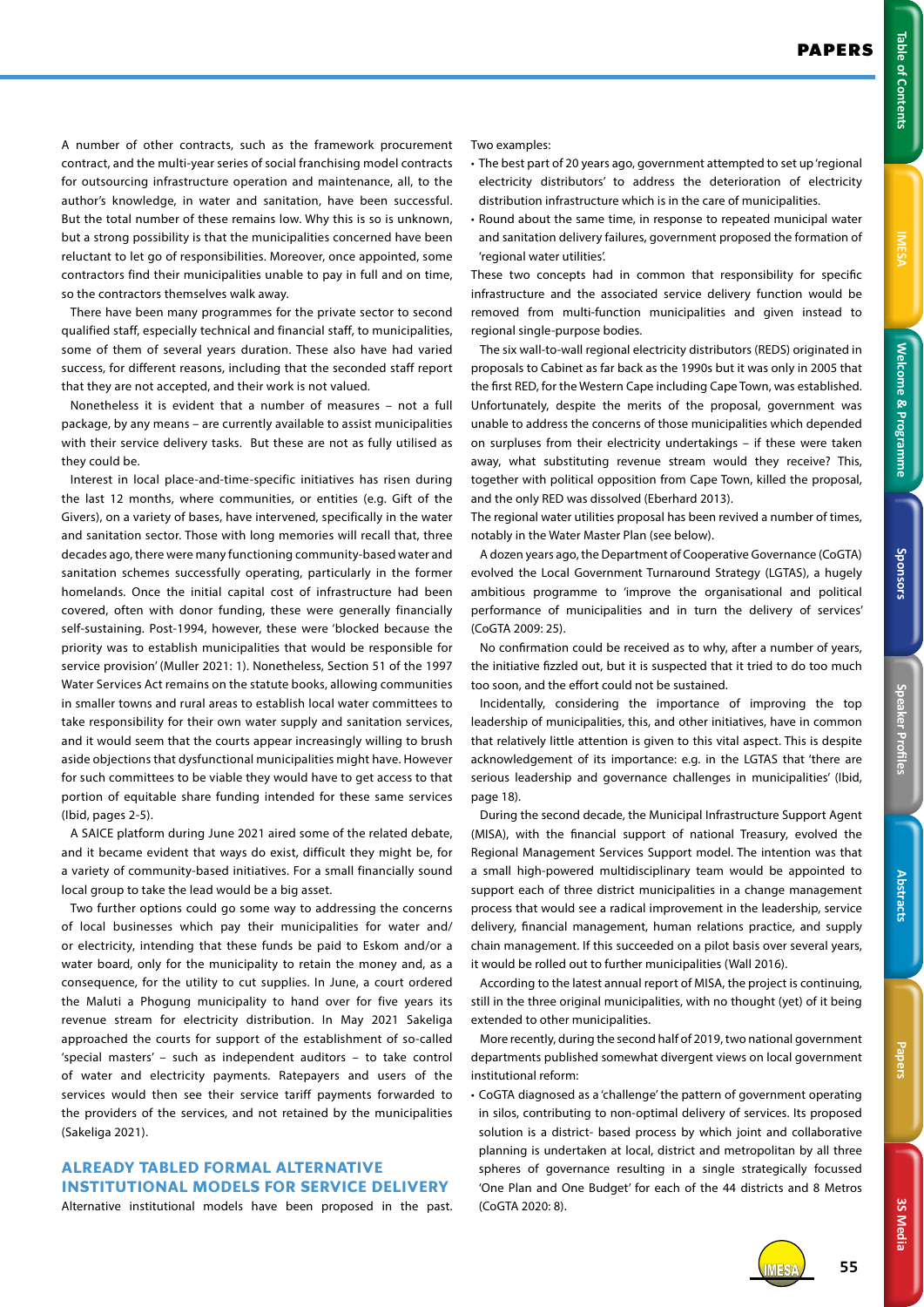

• Three months later, DWS launched its 'National Water and Sanitation Master Plan', which identified 'several challenges associated with the current institutional arrangements'. To address this, DWS reiterated its preference for regional water (and sanitation) utilities 'to deliver some local government services on an agency basis where local or district municipalities lack capacity' (DWS 2019b: 2-5).

If either Minister (Cooperative Governance or Water and Sanitation) gets her way, municipalities, especially those covering the less functional areas, will undergo change to their powers and functions on a scale not seen since the late 1990s.

The regional water utility concept still features in the latest version of the National Water Master Plan on the Department's website, although no information of current activities could readily be seen.

In contrast, the district development model is reported to have been working well in its three pilot municipalities (CoGTA 2020), while it is known that workshops are being held in preparation for the model rollout elsewhere in the country.

At the end of 2020, the National School of Government (NSG) published 'A national implementation framework towards the professionalisation of the public service'. During February 2021 it hosted consultation hearings for specific stakeholder groups. One of these was targeted at 'Professional bodies and institutions in local government', and indeed local government is frequently mentioned in the document. Of particular interest to municipal service delivery practitioners is the intention 'to create a capable, ethical and developmental public service', and that the public service 'be merit-based and insulated from party politics'. How it would be thus insulated is unfortunately not described.

Most recently of all, as noted above, the Minister of Finance stated that:

'… decisive action is needed to restore the integrity of the municipal sector.'

He, too, did not indicate what he had in mind – what type of 'decisive action'!

## **WHERE CHANGE MIGHT NEED TO BEGIN**

There is some evidence that the service delivery problems of some municipalities originate in, or are greatly exacerbated by leaderships' politics and personalities. This would suggest that resolving, or neutralising, these politics and personalities would likely go a long way to improving the service track record of many municipalities.

After all, it is at the level of political leadership that the major decisions are taken: for example budget priorities, and key staff appointments. Once these are in place, the ability of even senior staff below management level to influence bad decisions (for example, a decision that the operation and repair budget will be cut to the bone) is very limited.

When 'resolving or neutralising' these is referred to here, it is so that the leadership will as a result only make decisions in the best interests of the municipality as a whole, and no longer be influenced by personal or political agendas.<sup>11</sup>

It is here at this top level, also, that the moral tone of the municipality is best set – e.g. a stance against corruption and nepotism.

Perhaps the Deputy Minister of Finance, in his comments on the Lekwa ruling, has put his finger on a key factor in rebuilding infrastructure service delivery where it is broken:

'The case also shows that political and administrative leadership is fundamental to creating a viable municipal sector, he said. "It is also perpetuated by a failure to deal decisively with disruptive management and leadership issues. If we are serious about fixing a financial and service delivery crisis, we need to first fix the political and administrative leadership crisis".'

There is a lot of merit in this suggestion that change might need to begin here, with the political and administrative leadership.

Reinforcing this, the Auditor General deplored that, 'while the support of mayors and councils is crucial when it comes to resolving material irregularities', 'this is an area where we have not yet observed any significant uptake or commitments' – the only area she thus highlighted (Auditor General 2021a: 5).

So: what can be done to moderate the 'political landscape' in municipalities, in the interest of service delivery?

Would institutional change assist this process?

## **CONCLUSIONS: WHERE IMESA COMES IN – OR SHOULD COME IN**

The above discussion has (briefly) aired issues of vital importance to the sustainability of municipalities – and therefore to the sustainability of the service delivery ambitions of municipalities. Some randomly selected and sorted points to ponder (without taking a stance on any of them), which go to the heart of the reasons for the existence of municipal government:12

- Are the service delivery ambitions of many municipalities too ambitious to possibly succeed? That is, ambitious in the range of services (should some municipalities simply give up trying to provide specific services) or quality of services (for example, given the operation and maintenance costs that will be incurred, should some municipalities – specifically rural municipalities – cease attempts to provide reticulated water and sanitation to any households not close to existing urban areas, and rather encourage much less expensive and more sustainable decentralised solutions)?
- Of the expenses that municipalities incur, which category of substantial expenses could be drastically reduced with the least harm to service delivery? (One thinks of the costs of administration – e.g. of the council leadership – as opposed to the costs of water supply, or road repair.)

• Certainly, to still be, after 20 years, persevering in some parts of the country with the colonial municipal model despite the huge efforts that each year have to be invested in trying to assist those municipalities, no longer makes any sense whatsoever.

The debate needs to be opened: will one of models described in this paper – or some other model – be the saviour of failing service delivery by many municipalities – the "less functional areas"? Alternatively, would some communities not be better served by a regional utility – maybe a multipurpose regional utility, rather than one for water and sanitation only, as DWS is proposing? And what about the "district development model", which appears at the time of writing (June 2021) to be government's current favourite?

IMESA, as the body which is representative of those responsible for a primary "object" of local government, namely implementing infrastructure service delivery, needs to consider what its views are. If change in powers and functions at municipal level, and/or change to the institutional model for service delivery, are proposed, IMESA needs to be ready to respond. Better still, IMESA should be formulating its own ideas on the matter, proactively ready to present them when appropriate.

What alternatives will moderate the "political landscape" in municipalities, in the interest of service delivery? And what can be done to assist under-capacitated municipalities in respect of the skills and other resources, especially finance, which they need?

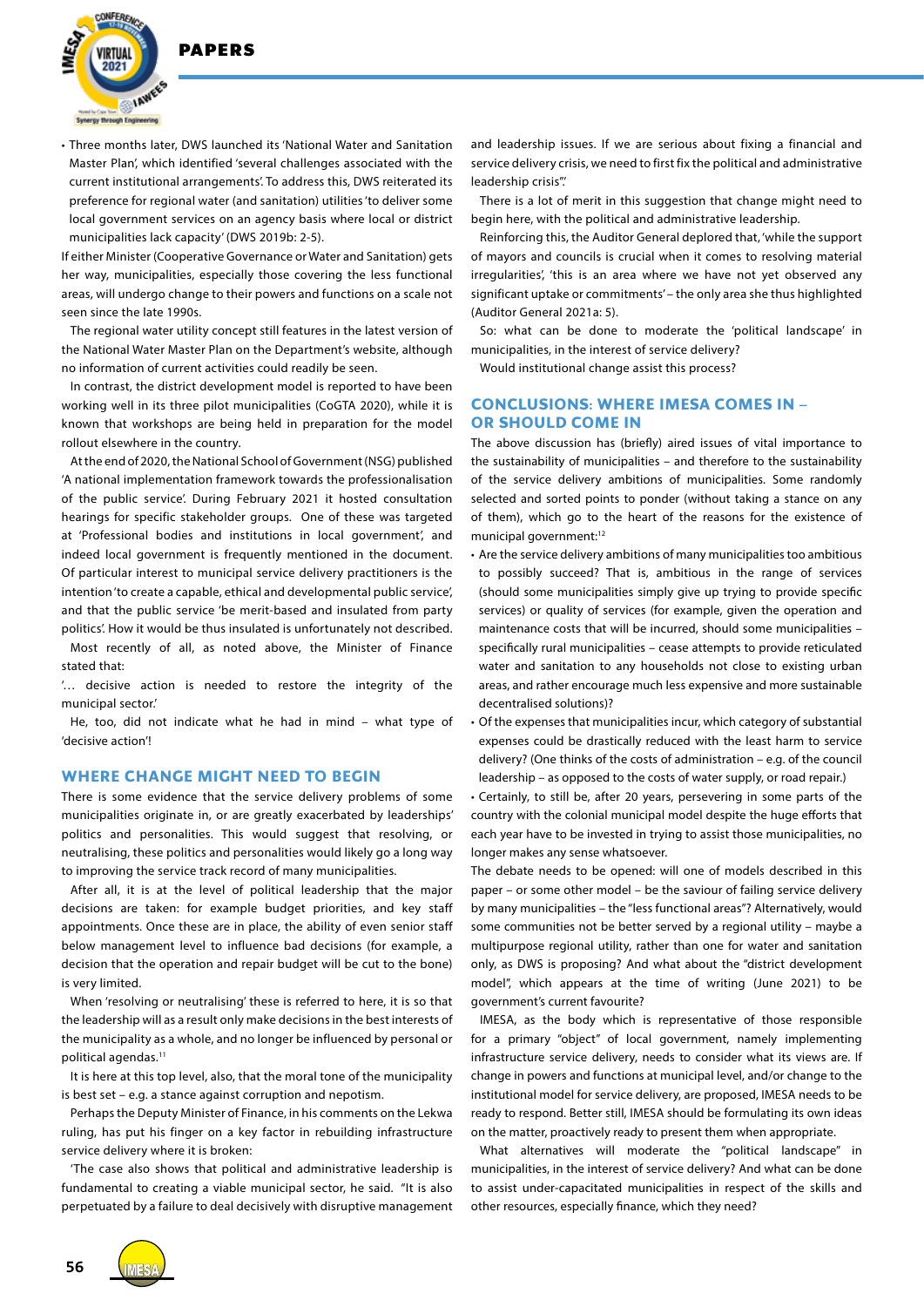**Table of Contents** 

## *TO SUM UP:*

- It must seriously be considered if municipalities which chronically fail at delivering services should not rather be relieved of some responsibilities.
- National government seems to be swinging towards recognition of the need to address this.
- Alternative institutions have been proposed from time to time. The merits of these and other possibilities need to be investigated systematically.

## *And, certainly:*

- One model will not be suitable for all of our municipalities, so enormously varied are they in terms of factors such as population, resources, and urbanisation. A variety of arrangements for service delivery will be needed. But how could this diversity be accommodated?
- The imported model, working so well in parts of this country, can, if governance issues are resolved, also work in others – but demonstrably not throughout the country.
- For much of the country, what constitutes a municipality, and which institution delivers what are currently regarded as 'municipal services', needs to be rethought.

Whereas discussion at an IMESA conference of service delivery models is long overdue, it is trusted that this paper will offer a starting point for the discussion.

## **REFERENCES**

Auditor General South Africa 2021a. Media release: Ethical and accountable leadership should drive the required change.

Auditor General South Africa 2021b. *Consolidated general report on the local government audit outcomes. MFMA 2019-20.* https://www.agsa.co.za/ Reporting/MFMAReports/MFMA2019-2020.aspx

Cooperative Governance and Traditional Affairs 2009. Local government turnaround strategy. https://www.gov.za/sites/default/files/gcis\_ document/201409/locgovt-turnaround-strategy-25-november-2009.pdf

Department of Cooperative Governance 2020. Implementation of the District Development Model. 1 October 2020. http://www.salga.org.za/event/nma20/ documents/CoGTA%20-%20Implementation%20of%20the%20District%20 Development%20Model.pdf

Department of Water and Sanitation 2014. Water boards as regional water utilities (institutional arrangements to facilitate turnaround).

Department of Water and Sanitation 2019a. *National Water and Sanitation Master Plan: Volume 1*. Call to action. Version 10.1. https://www.gov.za/sites/default/files/gcis\_document/201911/nationalwater-and-sanitation-master-plandf.pdf

Department of Water and Sanitation, 2019b. Strategic Overview of the Water Sector in South Africa 2019.

Eberhard, A 2013. An Overview of the Restructuring of the South African Electricity Distribution Industry (EDI). 28 May 2013. https://www.gsb.uct. ac.za/files/SALGAWorkshop.pdf

Lawless, A, 2016. Numbers and needs in local government – update 2015.

Proceedings: annual conference of the Institute of Municipal Engineering of Southern Africa. East London. October 2016.

Ministry of Finance. Budget Vote 8. National Treasury: The Pillar of the State. Minister of Finance Tito Titus Mboweni, MP.' 20 May 2021. http:// www.treasury.gov.za/comm\_media/speeches/2021/Budget%20Vote%20 Speech%20by%20the%20Minister%20of%20Finance%20Tito%20Titus%20 Mboweni,%20MP%20%20-%20National%20Treasury%20The%20Pillar%20 of%20the%20State%20-%2020%20May%202021.pdf

Muller,M 2021. Failing municipalities should give way to local initiatives. *Business Day*, 23 June 2021.

Municipal IQ 2021. 15 January 2021. A downward dip seen in 2020 service delivery protests – not necessarily an endorsement of municipalities. https://www.municipaliq.co.za/publications/press/202101151232228632.doc

National School of Government 2020. A National Implementation Framework Towards the Professionalisation of the Public Service. *Government Gazette 44031*, 24 December 2020.

Republic of South Africa. 1996. *Constitution of the Republic of South Africa.* No. 108 of 1996. https://www.google.com/search?q=s. a+constitution+pdf&rlz=1C1LOQA\_

Sakeliga 2021. Media release: Sakeliga starts court case to reverse municipal decline countrywide. 31 May 2021. https://sakeliga.co.za/en/ sakeliga-starts-court-case-to-reverse-municipal-decline-countrywide/

SALGA 2021. Media statement: SALGA expresses its deep concern about the state of municipal finances detailed in the audit outcomes for local government for the period 2019/20. 30 June 2021. https://www.salga. org.za/Documents/Media%20Room/Media%20Statements/2019-2020%20 SALGA%20Audit%20Outcomes%20Media%20Statement\_30%20June\_2021. pdf

South African Institution of Civil Engineering. 2011. The SAICE Infrastructure Report Card for South Africa.

South African Institution of Civil Engineering. 2017. The SAICE 2017 Infrastructure Report Card for South Africa. <http://saice.org.za/wp-content/ uploads/2017/09/SAICE-IRC-2017.pdf>.

Staff Writer 2021. A business took a failing municipality to court in a landmark case – and now it could happen across South Africa. Business Tech 8 June 2021.

https://businesstech.co.za/news/business/496737/a-business-took-a-failingmunicipality-to-court-in-a-landmark-case-and-now-it-could-happen-acrosssouth-africa/

Wall, K. 2016. Regional Management Support: an innovative project to turn Eastern Cape municipalities around. Institution of Municipal Engineers of Southern Africa conference. East London. October 2016.

## **Emphasis added by the author.**

<sup>1</sup> It is acknowledged that these few paragraphs are a gross oversimplification of a complex history. For example, the many changes to franchise arrangements, involving gender, racial and property-



**3S Media**

3S Media